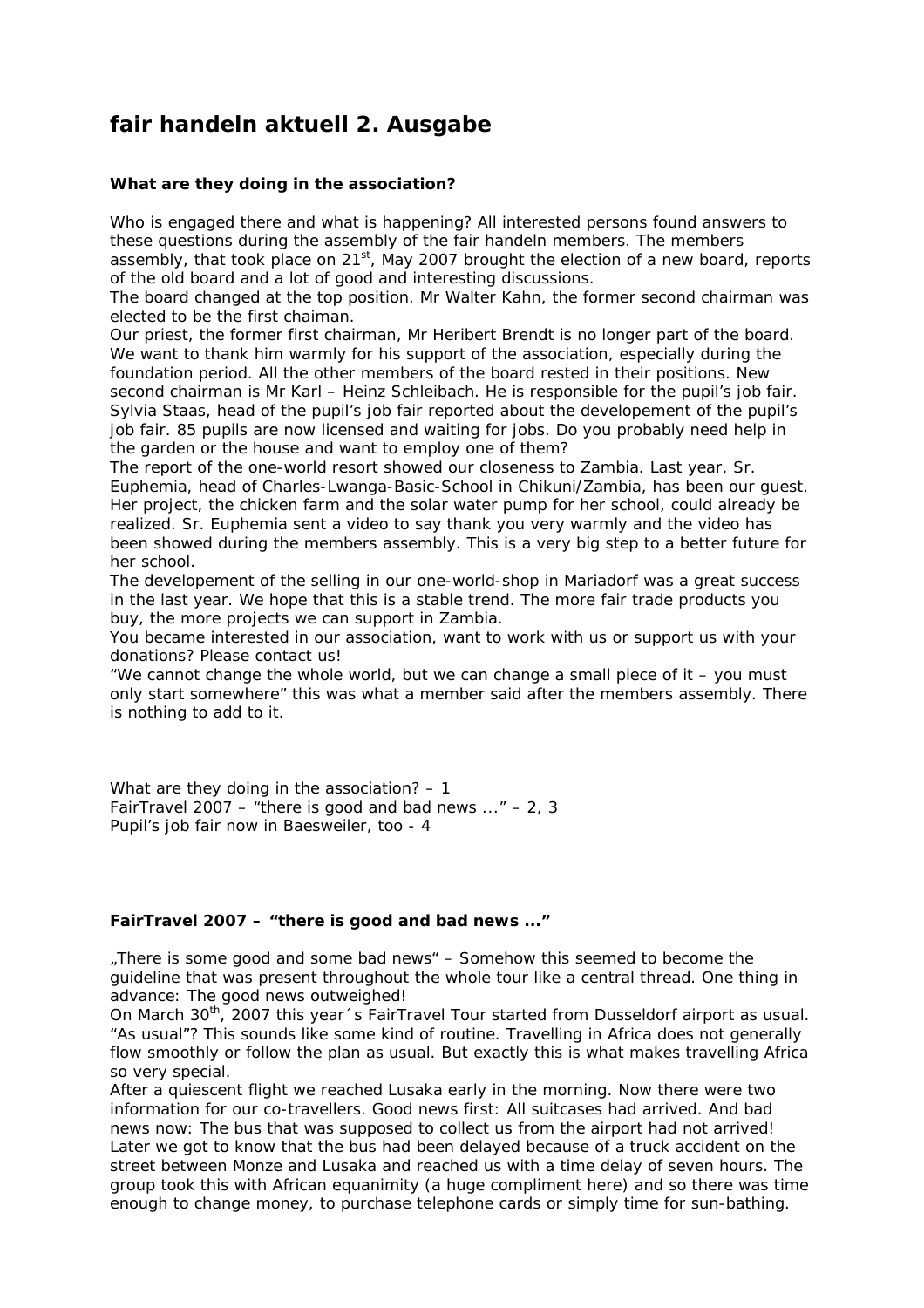The first days were spent in St. Kizito, the pastoral center of the diocese of Monze. Next to Palm Sunday´s procession and church service in the parish of St. Mary´s we visited some partner projects of *ewe* and *Fair Trade.* First part of the program was the "Lukamantano Village", a village near Monze, that offers a better life perspective for physically disabled people. The school which belongs to this project is very popular and is already undersized by now. Therefore a new building with two classrooms is under construction. But there was something new that was to be marvelled at: Short time ago a solar pump station had been installed into a drilling hole here. From 40m depth the water is pumped up into a 5000-l-tank affixed to a steel construction. Now clean water is continuously available for the village. Ralf Pauli reported this already in detail in *eweaktuell March 2007.* 

Afterwards we drove back and visited the "Monze Community School", here we were welcomed by a big number of singing children. We received news here too: The good news was that the chicken house had been built. The bad news was that there were still no chicken! They had been ordered but not yet arrived.

After lunch we visited the Farm of Solomon Phiri. He showed and explained us in detail by which means farmers had to till there fields years ago. This was by a constantly rotating system of cultivation on the different fields in order to preserve them. He explained to us that some farmers cultivate sweet corn always on exactly the same field nowadays and that this implies that they need to use more and more fertilizer. On his farm we were shown that the methods of traditional cultivation are still very useful and effective today and that they even endure bad rain periods. In the evening we drove to a village near St. Kizito where we received a deep insight into the Tonga culture. For example we got to know how a young girl is traditionally prepared for becoming a woman and for marriage. She needs to stay in a hut for half a year and when she is allowed to leave the hut after this period she has to walk over a sacrificial animal. This procedure was shown us in an exemplary play. The sacrificial animal – in this case it was a goat – is then slaughtered and is the basis of the festive meal that is taken together with the guests. We also visited a holy place of the village where the ancestors are traditionally worshiped and where the traditional dances, e.g. the rain dance, are celebrated. Visiting this village deeply impressed us and this will stay in our memory intensely. The next day the Fair Travel group visited further projects – all of them in Chikuni: the cultural center and the radio station and also the home base care project, which provides good supply for the HIV infected and guidance how to live with this illness. The agricultural trainings center and the oil mill there were also visited by the group. Together with Phinias and Father Bert I myself went directly to the "Charles Lwanga Basic School" (i.e. the partner school of *Fair Trade*) in order to inspect the second solar pump that had been installed only short before. Here and there it had failed during the past days and together we tried to find out the reason for this. When we arrived the pump was running at first. We measured the water level in order to check whether the drilling hole was sucked empty and then not enough water would run in succession. But this was not the case, therefore we precautionary exchanged the controller of the installation and the swimming plug of the water tank with components that we had taken with us. In the meantime clouds had come up and we did not have enough energy any more to keep the pump running – so this much information to the bad news of the day. Finally the travel group arrived at the Charles Lwanga Basic School. Whilst visiting they noticed that meanwhile chicken had moved into the newly built chicken house. We were welcomed very warmly by Sr. Euphemia, director of the school, and by the teachers.

A new travel unit started the next day. Our group was distributed over the parishes of St. Mary´s, Monze, Mazabuka, Choma, Fumbo and Chivuna, here we celebrated the liturgical Easter feast in the individual parishes. Lorena Markewitsch and myself spent these days in Chivuna at Father Shoba´s and Father Royd´s. These were some quiet and peaceful days because the parish house is situated about 3 km from Chivuna. Around here there are only some small villages situated and this means that the priests need to undertake long ways in order to hold mass in a remote church. We accompanied Father Shoba to Nkonkola on one of his trips and participated at the way of the cross. Apart from the festive Easter night this was a very special experience.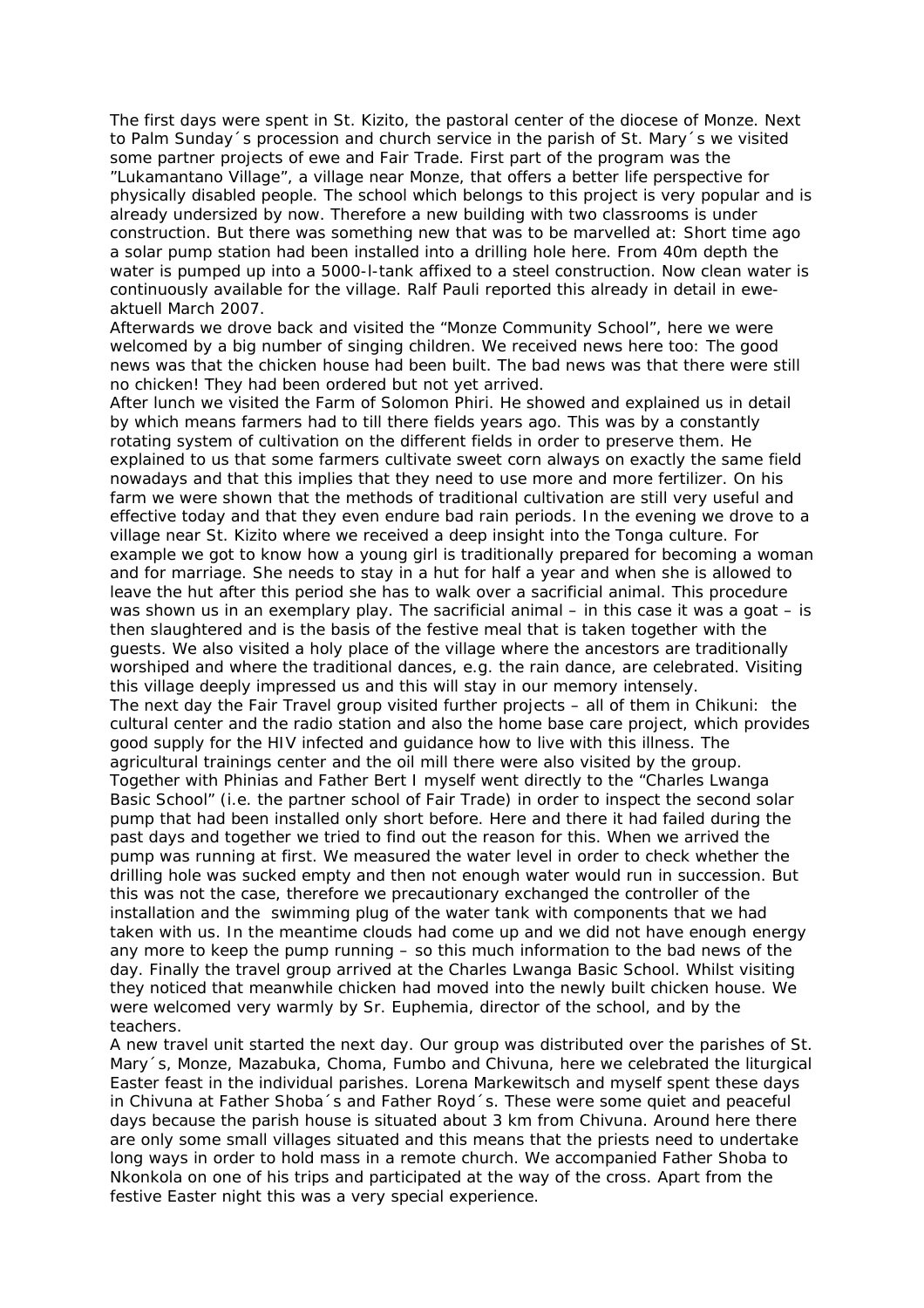At one church service in the church of Chivuna we met Christoph Schlager, one of this year´s ewe volunteers. It was very obvious that he had integrated here very well. On a side trip Father Shoba took us to a nearby village where we met Mazuba's grandfather, Mazuba is one of this year´s *ewe* volunteers. I handed out a letter from Mazuba to him and I was happy to inform some news and to send greetings from Mazuba.

On April 08<sup>th</sup>, 2007 the third part of our journey started. All of us came together again and the group was taken to Maamba, here we met Sr. Mary and Alexandra, the second German volunteer. We stayed for two nights and reflected intensely on the first travel unit together with Solomon Phiri and we visited the "Girls for Computer"- project. We also visited the "Lake Kariba" and a crocodile farm. An early morning trip to a mountain close by was integrated spontaneously into the program by Alexandra in order to enjoy the rising sun. This was a very good transition to the fourth unit of our journey: the "sightseeing tour". With a big smile Solomon Phiri commented: "Now you will become tourists."

Our trip took us to Livingstone now, here we put up at the "Chapa Classic Lodge". It is close to Livingstone center and therefore an ideal starting point for walking to the market or shopping tours to supermarkets. We made an excursion to the national park close by and to the Victoria Falls, of course. At this time of the year huge amounts of water avalanche downhill and the thus caused atomized spray gets everything wet that is not especially water proof. But this wonder of nature compensates for everything and we deeply enjoyed the fascinated view and afterwards we started with a group of people down to the "boiling pot" below the falls. The path led us along really beautiful plants that grow here because of the warm and damp climate. The last meters we had to proceed on all fours sometimes across huge stones but finally we reached the "boiling pot". The enormous body of water constantly moves in a kind of swirl and now we understood the name giving: it looked like boiling water.

Apart from the excursions there was still time enough to visit the markets at the Victoria Falls and in Livingstone and to purchase souvenirs there before we started for our suncruise tour on our last evening. The Sambesi bid farewell with a marvellous sun set and we drove back to Lusaka the next day where we took our flight back to Germany on April  $14^{th}$ , 2007.

The travel group with its eleven members grew closely together during these two weeks and thank God they took all good and bad events with a healthy humour and with quiet manner. That made it easy and enjoyable for Susanne Moll and myself to be their travel guides and to be on tour with them. This was not my first time in Sambia and there were so many unforgettable moments that I would never have missed them . For sure this was not my last journey to this fascinating country.

Tom Schreiber

## **Pupil's job fair now in Baesweiler, too**

On June, 4<sup>th</sup>, 2007 the new office of the pupil's job fair opened at Baesweiler after half a year of preparation and lots of discussions. Already during the preparation time, the local press had been very interested in this project. So, all were there at the press conference at the opening day.

The new chairman from fair handeln, Mr Walter Kahn, gave a heartly welcome to all those who have had come: beside the press mainly Mr Eckers and Mr Leuchter from the town administration of Baesweiler, Mr Schleibach and Mrs Schmitz from the fair handeln board with responsibility for the pupil's job fair, Mrs Staas, Mrs Wehren and Mrs Ergamagliolu who are employees at the pupil's job fair and members of the catholic parish and the "neighbours's meeting club Setterich".

Since the middle of April, Mrs Sylvia Staas and Mrs Sevgi Ergamagliolu built up the pupil's job fair at Baesweiler. In the meantime, 20 pupils have been registrated and are now waiting for jobs. We hope that after the official opening of the pupil's job fair, there will arrive numerous clients to offer jobs to the pupils. Mr Kahn explained that the demand from the town administration of Baesweiler was the reason for the foundation of